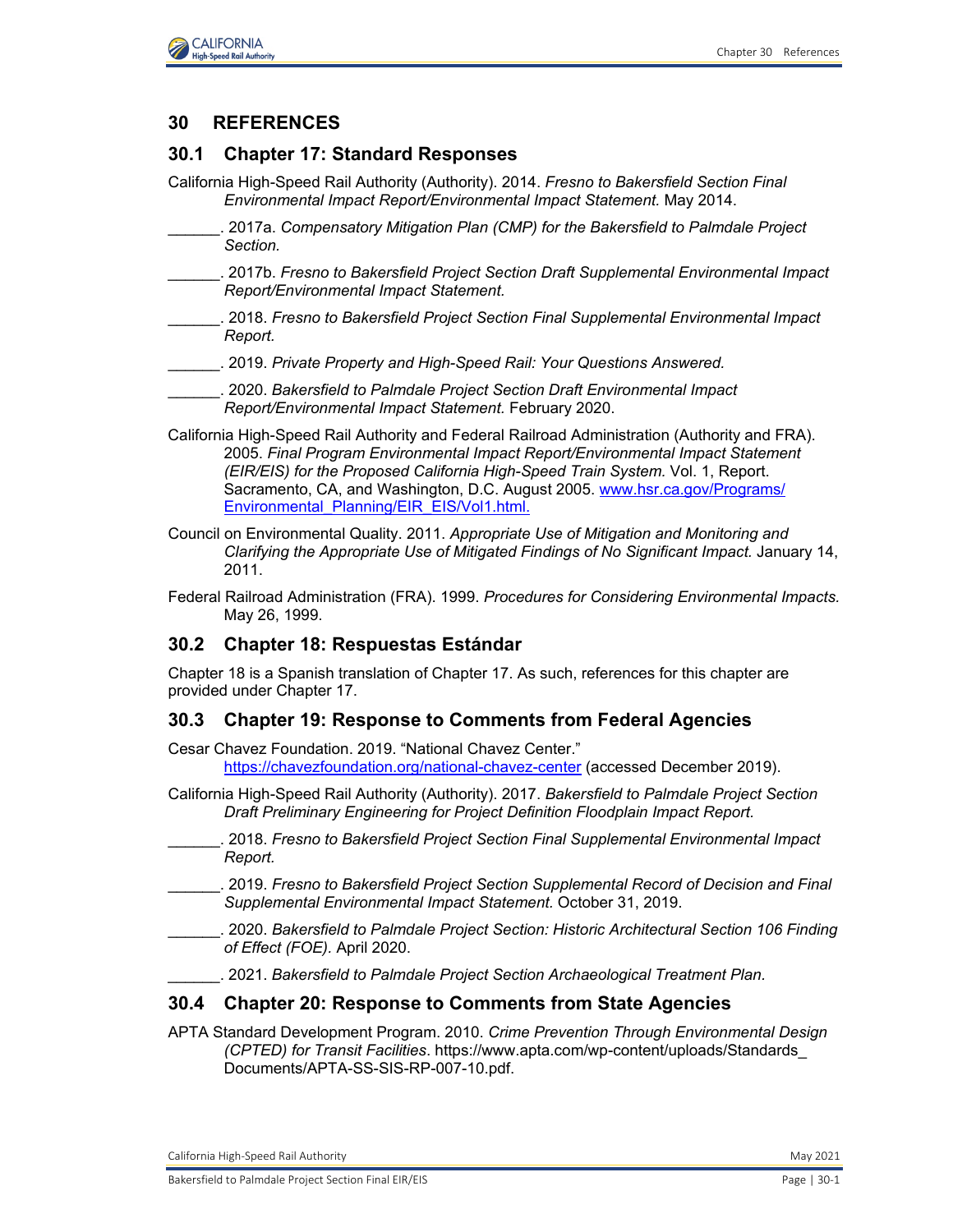

- Bureau of Land Management (BLM). 2000. *Recommended Timing and Methodology for Swainson's Hawk Nesting Surveys in California's Central Valley.*
- \_\_\_\_\_\_. 2009. *Survey Protocols Required for NEPA.*
	- \_\_\_\_\_\_. 2010. *Endangered Species Act Compliance for BLM Special-Status Plant Species.*
- California Department of Fish and Wildlife (CDFW). 2015. *Staff Guidance Regarding Avoidance of Impacts to Tricolored Blackbird Breeding Colonies on Agricultural Fields.*
	- \_\_\_\_\_\_. 2016. California Natural Diversity Database. *Rarefind query of the USGS 7.5-minute quads nine-quadrangle review area and GIS query of occurrences within a 10-mile buffer of the various project alignments.* Rarefind Version 5. California Department of Fish and Wildlife, Wildlife and Habitat Data Analysis Branch.
- \_\_\_\_\_\_. 2018. *Protocols for Surveying and Evaluating Impacts to Special Status Native Plant Populations and Sensitive Natural Communities.* California Natural Resources Agency. March 20, 2018.
	- \_\_\_\_\_\_. 2019. *Approved Survey Methodology for the Blunt-nosed Leopard Lizard.*
- California Department of Toxic Substances Control (DTSC). 1998. *Abandoned Mine Land Mines Preliminary Assessment Handbook.*
	- \_\_\_\_\_\_. 2001. Information Advisory Clean Imported Fill Material Fact Sheet. October 2001.
- \_\_\_\_\_\_. 2006. *Interim Guidance for Evaluation of School Sites with Potential Contamination from Lead Based Paint, Termiticides, and Electrical Transformers.*
	- \_\_\_\_\_\_. 2008. *Interim Guidance for Sampling Agricultural Properties (Third Revision).*
- California Department of Transportation (Caltrans). 2018. *California State Rail Plan.*
- California Energy Commission. 2017. *Desert Renewable Energy Conservation Plan Overview.*  [www.drecp.org/factsheets/documents/DRECP\\_Overview\\_Fact\\_Sheet.pdf](http://www.drecp.org/factsheets/documents/DRECP_Overview_Fact_Sheet.pdf) (accessed July 18, 2017).
- California Energy Commission and California Department of Fish and Game. 2010. *Swainson's Hawk Survey Protocols, Impact Avoidance, and Minimization Measures for Renewable Energy Projects in the Antelope Valley of Los Angeles and Kern Counties, California.*
- California High-Speed Rail Authority (Authority). 2016. *Bakersfield to Palmdale Project Section Aquatic Resources Delineation Report.*
- \_\_\_\_\_\_. 2017. *Bakersfield to Palmdale Section Hazardous Materials and Wastes Technical Report.* Sacramento, CA and Washington, D.C.
- ———. 2018a. *Bakersfield to Palmdale Project Section Air Quality and Global Climate Change Technical Report*.
- ———. 2018b. *Bakersfield to Palmdale Project Section Air Quality and Global Climate Change Technical Report Supplement.*
- \_\_\_\_\_\_. 2018c. *Bakersfield to Palmdale Biological and Aquatic Resources Technical Report (BARTR)* and Appendix I, *Wildlife Corridor Assessment.*
- \_\_\_\_\_\_. 2018d. *Bakersfield to Palmdale Project Section Hydrology and Water Resources Technical Report.* January 2018.
- \_\_\_\_\_\_. 2020. *Bakersfield to Palmdale Project Section Biological and Aquatic Resources Technical Report with Technical Report Supplement.*
- California Native Plant Society. 2001. *California Native Plant Society Botanical Survey Guidelines.*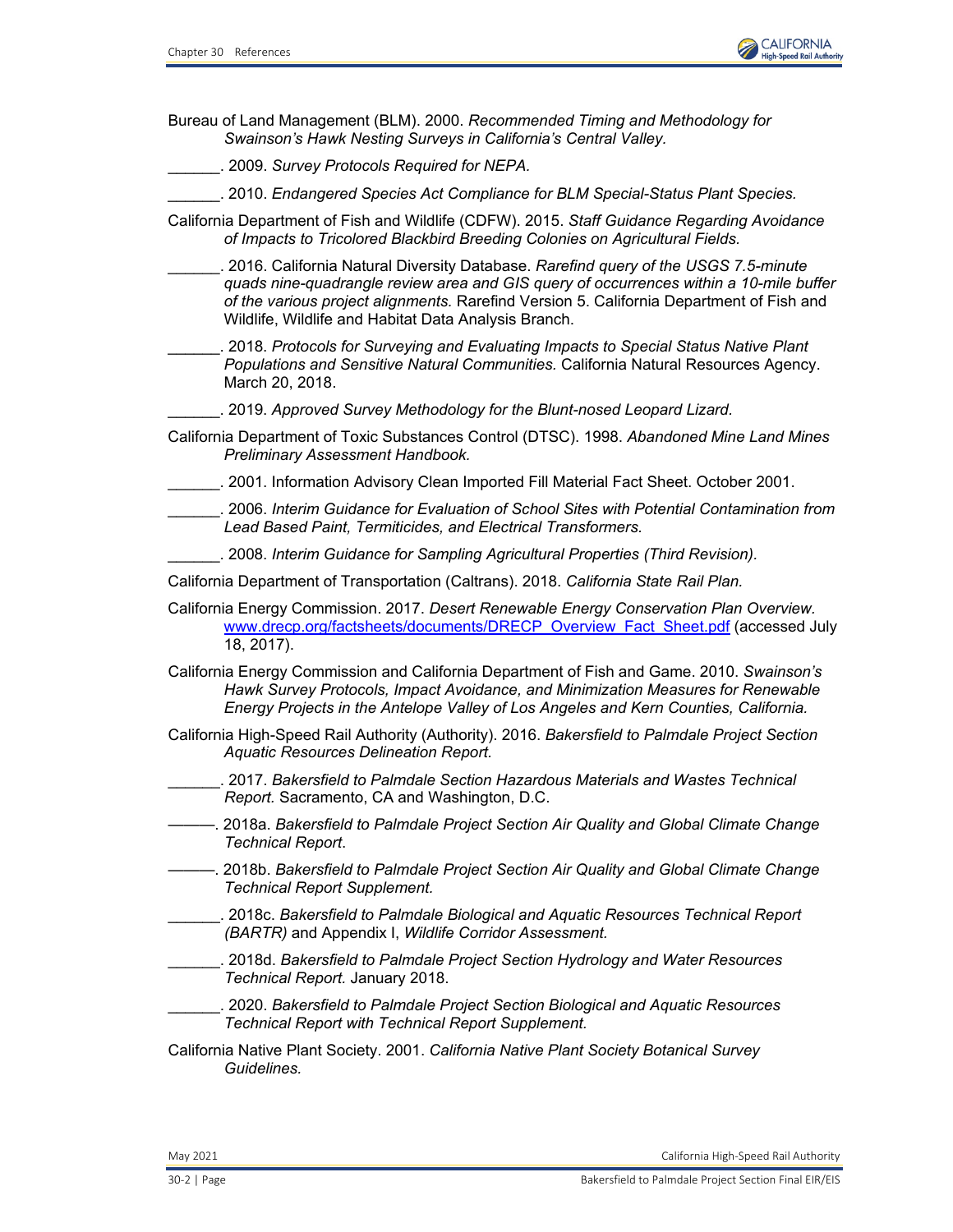

| . 2009. Protocols for Surveying and Evaluating Impacts on Special-status Native Plant<br>Populations and Natural Communities.                                                                                                                                                                                                                     |
|---------------------------------------------------------------------------------------------------------------------------------------------------------------------------------------------------------------------------------------------------------------------------------------------------------------------------------------------------|
| Cypher, E.A. 2002a. Supplemental Survey Methods for Bakersfield Cactus.                                                                                                                                                                                                                                                                           |
| - 2002b. Supplemental Survey Methods for California Jewelflower.                                                                                                                                                                                                                                                                                  |
| Program. California State University, Stanislaus, CA.                                                                                                                                                                                                                                                                                             |
|                                                                                                                                                                                                                                                                                                                                                   |
| Jennings, M.R. and M.P. Hayes. 1994. Amphibian and reptile species of special concern in<br>California. Rancho Cordova, CA: California Department of Fish and Game.                                                                                                                                                                               |
| Thompson, R.C., A.N. Wright, and H.B. Shaffer. 2016. California Amphibian and Reptile Species<br>of Special Concern. University of California Press, Berkeley, CA.                                                                                                                                                                                |
| Swainson's Hawk Technical Advisory Committee. 2000. Recommended Timing and Methodology<br>for Swainson's Hawk Nesting Surveys in California's Central Valley. May 31, 2000.                                                                                                                                                                       |
| U.S. Fish and Wildlife Service (USFWS). 1996. Guidelines for Conducting and Reporting<br>Botanical Inventories for Federally Listed, Proposed and Candidate Plants.                                                                                                                                                                               |
| Tortoise (Gopherus agassizii). U.S. Fish and Wildlife Service, Pacific Southwest Region,<br>Sacramento, CA. 18 pp.                                                                                                                                                                                                                                |
| <b>Chapter 21: Response to Comments from State Agencies Received</b><br>30.5<br>after 4-28                                                                                                                                                                                                                                                        |
| California Department of Transportation (Caltrans). 2002. Guide for the Preparation of Traffic<br><b>Impact Studies.</b>                                                                                                                                                                                                                          |
|                                                                                                                                                                                                                                                                                                                                                   |
| --------------- 2009. Technical Noise Supplement (TeNS) to the California Department of Transportation<br>(Caltrans) Traffic Noise Analysis Protocol. https://www.gsweventcenter.com/Draft<br>SEIR References/2013 0709 DOT Technical Noise 2009.pdf (accessed September<br>2020). Prepared by ICF Jones & Stokes, Sacramento, CA. November 2009. |
| - 2014a. California Manual on Uniform Traffic Control Devices.                                                                                                                                                                                                                                                                                    |
| - 2014b. Caltrans Traffic Census Program Data. https://dot.ca.gov/programs/traffic-<br>operations/census (accessed April 11, 2016).                                                                                                                                                                                                               |
| California High-Speed Rail Authority (Authority). 2017. California High-Speed Rail Environmental<br>Methodology Guidelines, Version 5.09. April 2017.                                                                                                                                                                                             |
| ---------. 2018a. Bakersfield to Palmdale Project Section Noise and Vibration Technical Report.                                                                                                                                                                                                                                                   |
| ——. 2018b. <i>Bakersfield to Palmdale Project Section Transportation Technical Report.</i> January<br>2018.                                                                                                                                                                                                                                       |
| Supplement.                                                                                                                                                                                                                                                                                                                                       |
| Federal Transit Administration (FTA). 2018. Transit Noise and Vibration Impact Assessment<br>Manual.                                                                                                                                                                                                                                              |
| <b>Chapter 22: Response to Comments from Local Agencies</b><br>30.6                                                                                                                                                                                                                                                                               |
| Arredy, James. 2011. "China Train Crash Spurs Safety Fears." The Wall Street Journal.<br>September 28, 2011.                                                                                                                                                                                                                                      |

California High-Speed Rail Authority **May 2021**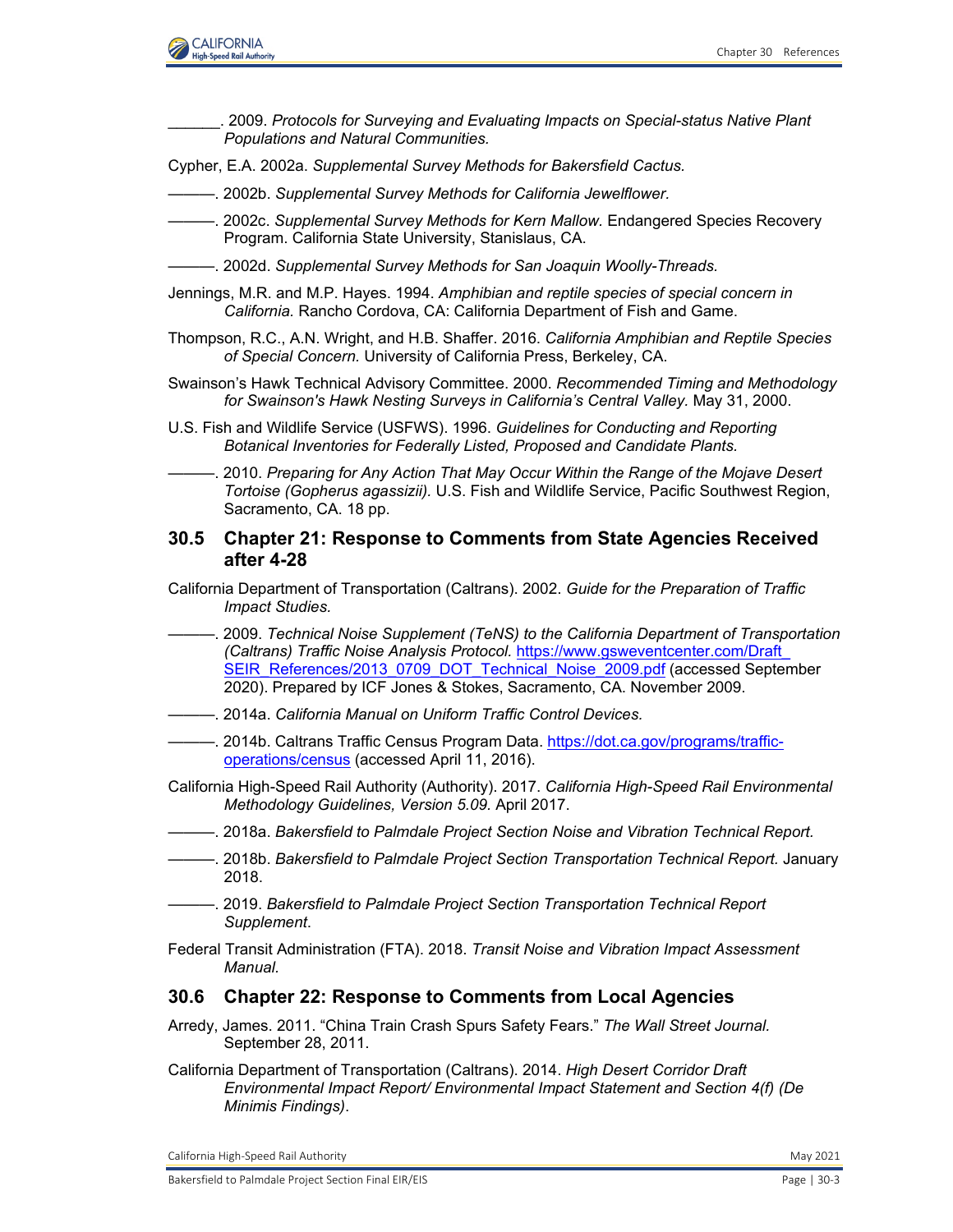

- California High-Speed Rail Authority (Authority). 2009. *Technical Memorandum: Turnouts and Station Tracks, TM 2.1.3.* Prepared by Parsons Brinckerhoff. Sacramento, CA: California High-Speed Rail Authority. June 29, 2009. [https://hsr.ca.gov/docs/programs/eir\\_memos/](https://hsr.ca.gov/docs/programs/eir_memos/Proj_Guidelines_TM2_1_3R00.pdf) [Proj\\_Guidelines\\_TM2\\_1\\_3R00.pdf](https://hsr.ca.gov/docs/programs/eir_memos/Proj_Guidelines_TM2_1_3R00.pdf) (accessed July 22, 2016).
- ———. 2010a. *Bakersfield to Palmdale Preliminary Alternatives Analysis Report.* September 2010. [www.hsr.ca.gov/docs/programs/statewide\\_rail/proj\\_sections/Bakersfield\\_Palmdale/](http://www.hsr.ca.gov/docs/programs/statewide_rail/proj_sections/Bakersfield_Palmdale/brdmtg_item9_Bakersfield_to_Palmdale_Preliminary_AA_Staff_Report_Vol_I_and_II.pdf) [brdmtg\\_item9\\_Bakersfield\\_to\\_Palmdale\\_Preliminary\\_AA\\_Staff\\_Report\\_Vol\\_I\\_and\\_II.pdf](http://www.hsr.ca.gov/docs/programs/statewide_rail/proj_sections/Bakersfield_Palmdale/brdmtg_item9_Bakersfield_to_Palmdale_Preliminary_AA_Staff_Report_Vol_I_and_II.pdf) (accessed July 18, 2016).
- ———. 2010b. *Technical Memorandum: High-Speed Train Station Platform Geometric Design, TM 2.2.4.* Prepared by Parsons Brinckerhoff. Sacramento, CA: California High-Speed Rail Authority. June 30, 2010. [www.hsr.ca.gov/docs/programs/eir\\_memos/Proj\\_](http://www.hsr.ca.gov/docs/programs/eir_memos/Proj_Guidelines_TM2_2_4R01.pdf) Guidelines TM2 2 4R01.pdf (accessed July 22, 2016).
- ———. 2011. *HSR Station Area Development General Principles and Guidelines.* February 3, 2011.
- ———. 2016. *Bakersfield to Palmdale Section: Supplemental Alternatives Analysis Report,*  January 2016. [http://hsr.ca.gov/docs/brdmeetings/2016/brdmtg\\_041216\\_Item6\\_](http://hsr.ca.gov/docs/brdmeetings/2016/brdmtg_041216_Item6_ATTACHMENT_Bakersfield_to_Palmdale_Supplemental_Alternatives_Analysis.pdf) [ATTACHMENT\\_Bakersfield\\_to\\_Palmdale\\_Supplemental\\_Alternatives\\_Analysis.pdf](http://hsr.ca.gov/docs/brdmeetings/2016/brdmtg_041216_Item6_ATTACHMENT_Bakersfield_to_Palmdale_Supplemental_Alternatives_Analysis.pdf) (accessed July 22, 2016).
- ———. 2018a. *Bakersfield to Palmdale Project Section: Community Impact Assessment Technical Report.*
- ———. 2018b. *Bakersfield to Palmdale Project Section: Relocation Impact Report.* February 2018.
- ———. 2018c. *Bakersfield to Palmdale Project Section Biological and Aquatic Resources Technical Report (BARTR)* and Appendix I, *Wildlife Corridor Assessment.*
- ———. 2018d. *Fresno to Bakersfield Section Final Environmental Impact Report.* October 2018.
- ———. 2018e. Resolution #HSRA 18-17. October 16, 2018.
- ———. 2019a. *Bakersfield to Palmdale Project Section Aesthetics and Visual Quality Technical Report.*
- ———. 2019b. *Bakersfield to Palmdale Project Section Transportation Technical Report Supplement*.
- ———. 2019c. *Fresno to Bakersfield Project Section Supplemental Record of Decision and Final Supplemental Environmental Impact Statement.* October 31, 2019.
- ———. 2020a. *Bakersfield to Palmdale Project Section: Historic Architectural Section 106 Finding of Effect (FOE).* April 2020.
- ———. 2020b. *Bakersfield to Palmdale Project Section Noise and Vibration Technical Report.*
- ———. 2020c. *2020 Business Plan.*

California High-Speed Rail Authority and Federal Railroad Administration (Authority and FRA). 2005. *Final Program Environmental Impact Report/Environmental Impact Statement (EIR/EIS) for the Proposed California High-Speed Train System.* Vol. 1, Report. Sacramento, CA, and Washington, D.C. August 2005. [www.hsr.ca.gov/Programs/](http://www.hsr.ca.gov/Programs/Environmental_Planning/EIR_EIS/Vol1.html) [Environmental\\_Planning/EIR\\_EIS/Vol1.html.](http://www.hsr.ca.gov/Programs/Environmental_Planning/EIR_EIS/Vol1.html)

- ———. 2008. *Bay Area to Central Valley HST Program Environmental Impact Report/ Environmental Impact Study*. May 2008.
- ———. 2012. *Bay Area to Central Valley High-Speed Train Partially Revised Final Program Environmental Impact Report (EIR).* Sacramento, CA. April 2012.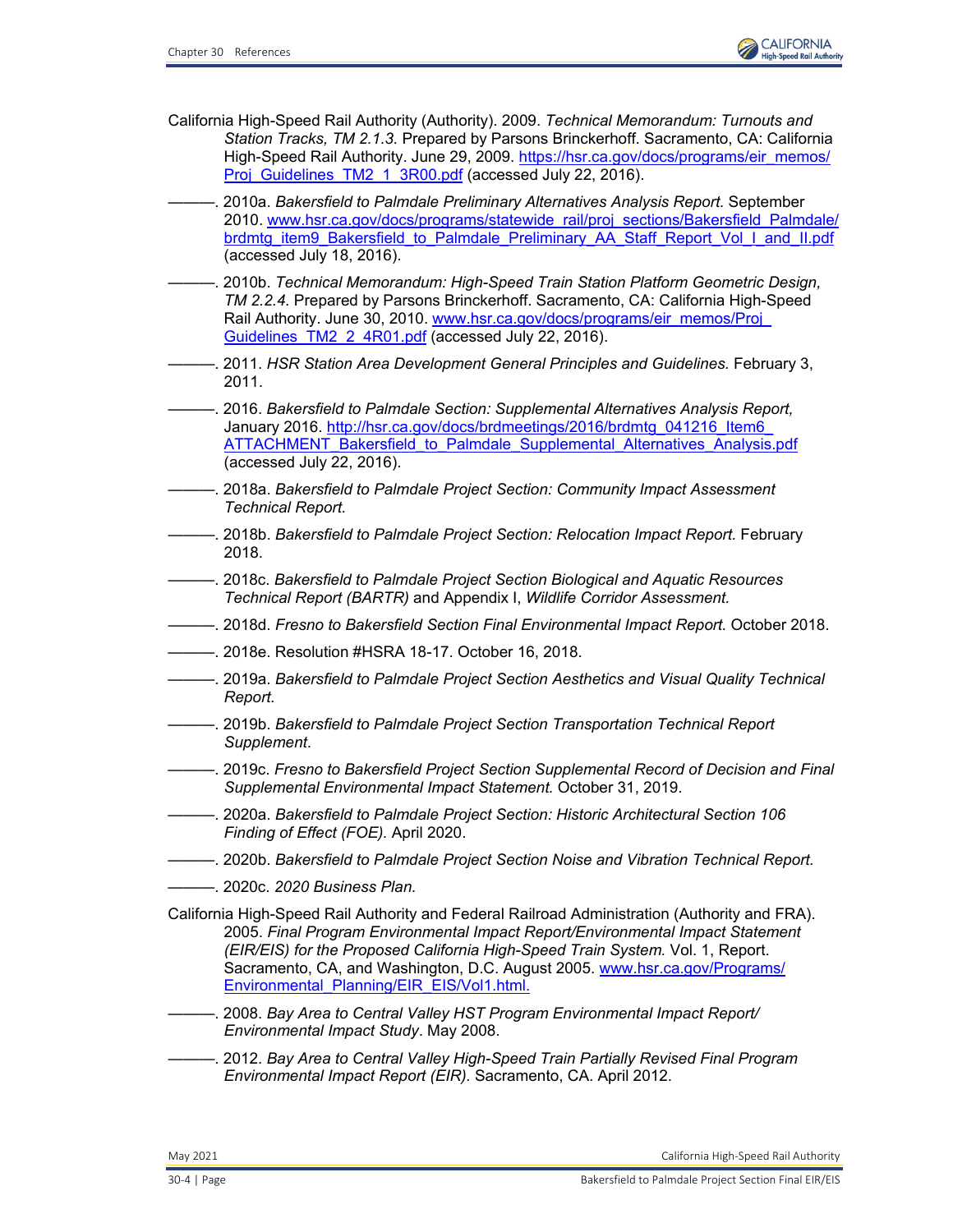

- ———. 2014. *Fresno to Bakersfield Section Final Environmental Impact Report/Environmental Impact Statement*.
- ———. 2016. *UPRR Memorandum of Understanding Requirements.*
- ———. 2017. *Fresno to Bakersfield Section Draft* Supplemental *Environmental Impact Report/ Environmental Impact Statement*.
- ———. 2018a. *Making Downtown Bakersfield Station Area Vision Plan.* May 2018. [http://www.bakersfieldcity.us/gov/depts/community\\_development/planning\\_division/](http://www.bakersfieldcity.us/gov/depts/community_development/planning_division/making_downtown_bakersfield/plan_documents.htm) [making\\_downtown\\_bakersfield/plan\\_documents.htm.](http://www.bakersfieldcity.us/gov/depts/community_development/planning_division/making_downtown_bakersfield/plan_documents.htm)
- ———. 2018b. *Making Downtown Bakersfield Station Area Vision Plan Environmental Impact Report.* May 2018.
- City of Palmdale. 2020. *Palmdale Transit Station Area Plan Initial Study.*
- Clevenger, Tony and Marcel P. Huijser. 2009. *Handbook for design and evaluation of wildlife crossing structures in North America.* Western Transportation Institute, Montana State University. [https://roadecology.ucdavis.edu/files/content/projects/DOT-FHWA\\_Wildlife\\_](https://roadecology.ucdavis.edu/files/content/projects/DOT-FHWA_Wildlife_Crossing_Structures_Handbook.pdf) [Crossing\\_Structures\\_Handbook.pdf.](https://roadecology.ucdavis.edu/files/content/projects/DOT-FHWA_Wildlife_Crossing_Structures_Handbook.pdf)
- Derkowski, P., et al. 2014. *Aerodynamic Effects of High Speed Trains on Passengers, Track Workers, and Other People.*
- Duann. S.W., et al. 2006. *Tunnel Design in Hilly Area of Taiwan High Speed Rail Project.*
- Federal Highway Administration (FHWA). 2011. *Wildlife Crossing Structure Handbook Design and Evaluation in North America.*
- ———. 2015. *Guidelines for the Visual Impact Assessment of Highway Projects.* (FHWA-HEP-15-029). Washington, D.C. 2015.
- Federal Railroad Administration (FRA). 1999. *Procedures for Considering Environmental Impacts.*  May 26, 1999.
- ———. 2005. *High-Speed Ground Transportation Noise and Vibration Impact Assessment Manual.*
- ———. 2012. *High-Speed Ground Transportation Noise and Vibration Impact Assessment*. September 2012. Washington, D.C.: U.S. Department of Transportation. <https://www.fra.dot.gov/eLib/Details/L04090> (accessed July 14, 2016).
- Ishikawa, S. et al. 2010. *Development of New Tunnel Entrance Hoods*.
- Los Angeles County Airport Land Use Commission. 2004. *Los Angeles County Airport Land Use Plan*, pg. 26 of PDF. Adopted December 19, 1991; revised December 1, 2004.
- Meese, R.J., F.M. Shilling, and J.F. Quinn. 2009. *Wildlife Crossings Guidance Manual.* California Department of Transportation, Sacramento, CA. [https://roadecology.ucdavis.edu/files/](https://roadecology.ucdavis.edu/files/content/projects/CA_Wildlife%20Crossings%20Guidance_Manual.pdf) [content/projects/CA\\_Wildlife%20Crossings%20Guidance\\_Manual.pdf.](https://roadecology.ucdavis.edu/files/content/projects/CA_Wildlife%20Crossings%20Guidance_Manual.pdf)
- Neppert and Sanderson. 1977. *Comparison of Modeled and Measured Results and Theory of High-Speed Train Aerodynamics.* Berlin, Germany. April 1977.
- Sterling, Mark, and Chris Baker. 2010. School of Engineering, University of Birmingham, United Kingdom. Telephone communication with Mark Bennett, CH2M HILL, regarding slipstreams of high-speed trains. August 23, 2010.

### **30.7 Chapter 23: Response to Comments from Local Agencies Received after 4-28**

California High-Speed Rail Authority (Authority). 2018. *Bakersfield to Palmdale Project Section Air Quality and Global Climate Change Technical Report.*

California High-Speed Rail Authority May 2021 and September 2012 and September 2021 and September 2021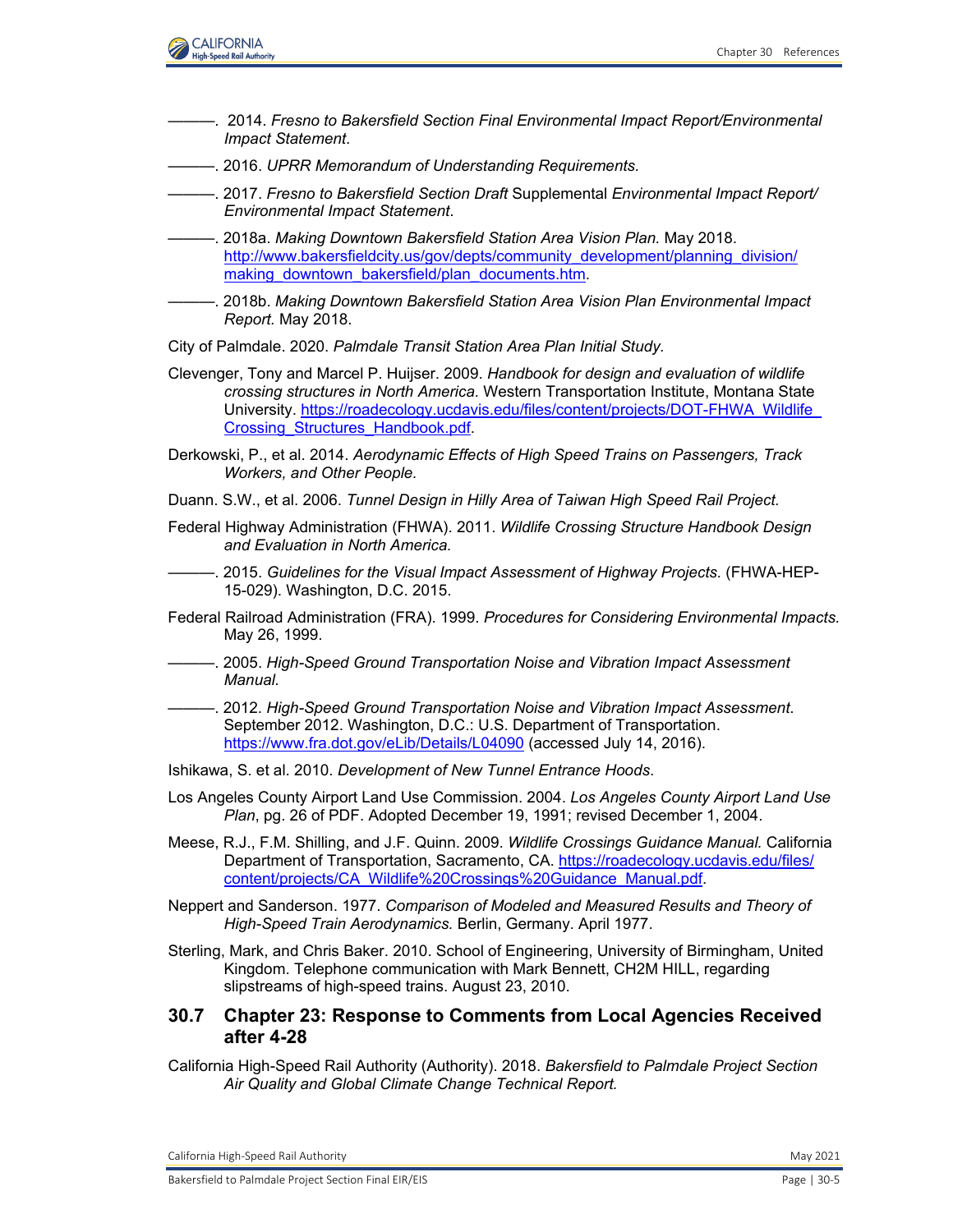

Kern Council of Governments. 2011. *Grade Separation Prioritization Report.* March 2011. [http://www.kerncog.org/wp-content/uploads/2017/11/Grade\\_Sep\\_Priority\\_Report.pdf](http://www.kerncog.org/wp-content/uploads/2017/11/Grade_Sep_Priority_Report.pdf) (accessed September 2020).

- ———. 2014. *Kern Council of Governments Regional Transportation Plan.*
- ———. 2018. *Kern Regional Active Transportation Plan.*

### **30.8 Chapter 24: Response to Comments from Tribes**

- California High-Speed Rail Authority (Authority). 2018. *Fresno to Bakersfield Section Final Environmental Impact Report.* October 2018.
- ———. 2019. *Fresno to Bakersfield Section Supplemental Record of Decision and Final Supplemental Environmental Impact Statement.* October 31, 2019.
- ———. 2021. *Bakersfield to Palmdale Project Section Archaeological Treatment Plan.*

#### **30.9 Chapter 25: Response to Comments from Businesses and/or Organizations**

- Avian Power Line Interaction Committee (APLIC). 2006. *Suggested Practices for Raptor Protection on Power Lines: The State of the Art in 2006.*
- ———. 2012. *Reducing Avian Collisions with Power Lines: State of the Art.*
- Bay Area Air Quality Management District (BAAQMD). 2017. *California Environmental Quality Act Air Quality Guidelines.* May 2017.
- Bureau of Land Management (BLM). 2016. *Record of Decision on the Desert Renewable Energy Conservation Plan*. September 14, 2016.
- Buck-Diaz et al. 2012. *Vegetation Alliances and Associations of the Great Valley Ecoregion, California.*
- California Air Pollution Control Officers Association. 2017. *California Emissions Estimator Model (CalEEMod) Users Guide.* November 2017. [http://www.aqmd.gov/docs/default-source/](http://www.aqmd.gov/docs/default-source/caleemod/01_user-39-s-guide2016-3-2_15november2017.pdf?sfvrsn=4) [caleemod/01\\_user-39-s-guide2016-3-2\\_15november2017.pdf?sfvrsn=4.](http://www.aqmd.gov/docs/default-source/caleemod/01_user-39-s-guide2016-3-2_15november2017.pdf?sfvrsn=4)
- California Air Resources Board (CARB). 2014. Annex 1D. *Transport (IPCC 1A3) to the Technical Support Document for the 2000–2012 California's Greenhouse Gas Emissions Inventory.*  [www.arb.ca.gov/cc/inventory/doc/methods\\_00-12/annex\\_1d\\_transport.pdf](http://www.arb.ca.gov/cc/inventory/doc/methods_00-12/annex_1d_transport.pdf) (accessed November 11, 2016).
- California Department of Fish and Game. 1988. *A Guide to Wildlife Habitats of California.*
- California Energy Commission and California Department of Fish and Game. 2010. *Swainson's Hawk Survey Protocols, Impact Avoidance, and Minimization Measures for Renewable Energy Projects in the Antelope Valley of Los Angeles and Kern Counties, California.*
- California High-Speed Rail Authority (Authority). 2010. *Bakersfield to Palmdale Preliminary Alternatives Analysis Report*. September 2010. [www.hsr.ca.gov/docs/programs/](http://www.hsr.ca.gov/docs/programs/statewide_rail/proj_sections/Bakersfield_Palmdale/brdmtg_item9_Bakersfield_to_Palmdale_Preliminary_AA_Staff_Report_Vol_I_and_II.pdf) statewide\_rail/proj\_sections/Bakersfield\_Palmdale/brdmtg\_item9\_Bakersfield\_to [Palmdale\\_Preliminary\\_AA\\_Staff\\_Report\\_Vol\\_I\\_and\\_II.pdf](http://www.hsr.ca.gov/docs/programs/statewide_rail/proj_sections/Bakersfield_Palmdale/brdmtg_item9_Bakersfield_to_Palmdale_Preliminary_AA_Staff_Report_Vol_I_and_II.pdf) (accessed July 18, 2016).
	- ———. 2011. *Programmatic Agreement among the Federal Railroad Administration, the Advisory Council on Historical Preservation, the California State Historic Preservation Officer, and the California High-Speed Rail Authority Regarding Compliance with Section 106 of the National Historic Preservation Act.* Sacramento, CA.
	- ———. 2012. *Bakersfield to Palmdale Section Supplemental Alternatives Analysis Report, Volume 1.* February 2012. [www.hsr.ca.gov/docs/programs/statewide\\_rail/proj\\_sections/](http://www.hsr.ca.gov/docs/programs/statewide_rail/proj_sections/Bakersfield_Palmdale/Agenda_Item_5_Attachment_AA_Report_Volume_1.pdf) [Bakersfield\\_Palmdale/Agenda\\_Item\\_5\\_Attachment\\_AA\\_Report\\_Volume\\_1.pdf](http://www.hsr.ca.gov/docs/programs/statewide_rail/proj_sections/Bakersfield_Palmdale/Agenda_Item_5_Attachment_AA_Report_Volume_1.pdf) (accessed July 18, 2016).

May 2021 California High-Speed Rail Authority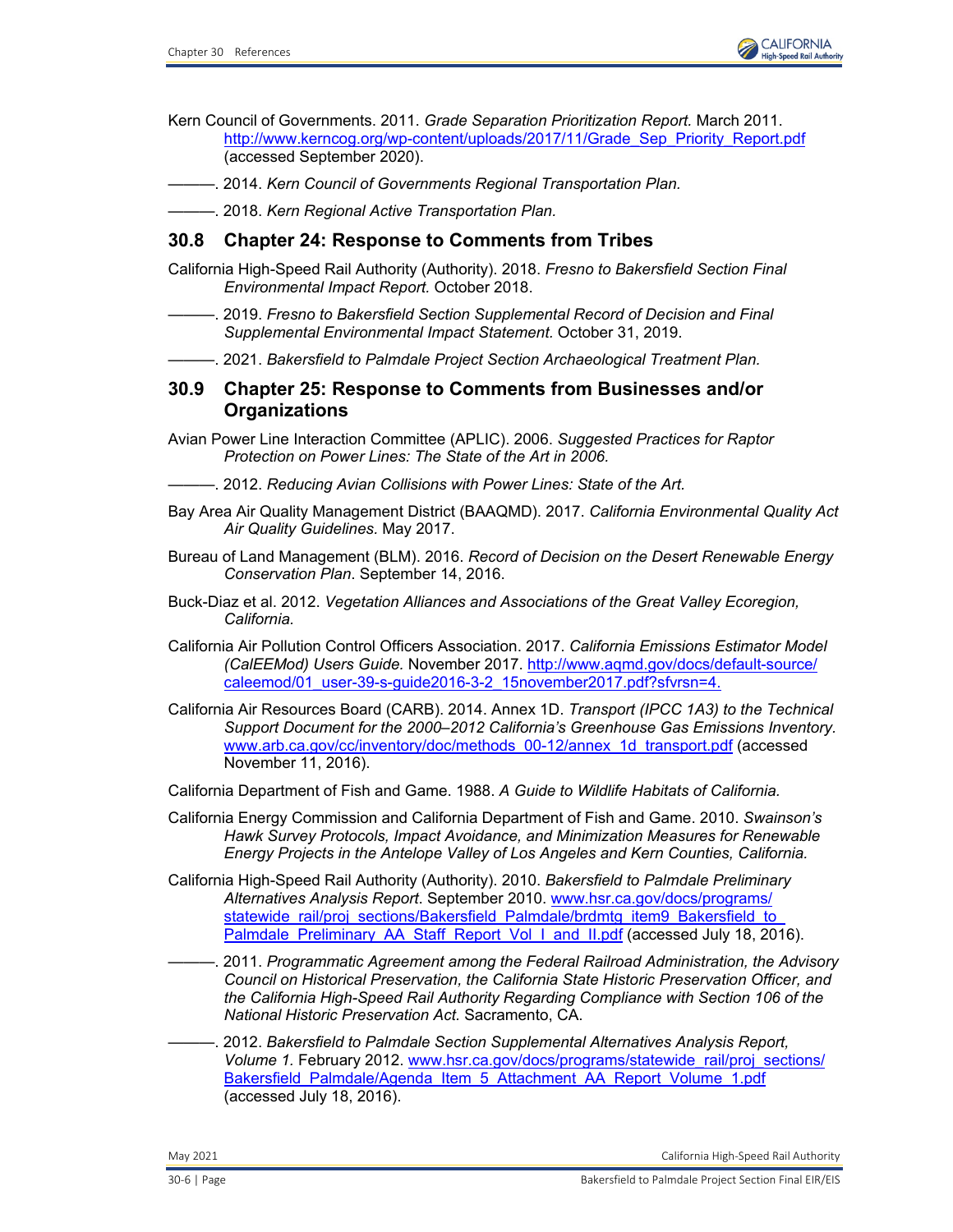

- ———. 2013. *Technical Memorandum 2.1.7, Rolling Stock and Vehicle Intrusion Protection for High-Speed Rail and Adjacent Transportation Systems.*
- ———. 2016. *Bakersfield to Palmdale Section: Supplemental Alternatives Analysis Report.*  January 2016. [http://hsr.ca.gov/docs/brdmeetings/2016/brdmtg\\_041216\\_Item6\\_](http://hsr.ca.gov/docs/brdmeetings/2016/brdmtg_041216_Item6_ATTACHMENT_Bakersfield_to_Palmdale_Supplemental_Alternatives_Analysis.pdf) [ATTACHMENT\\_Bakersfield\\_to\\_Palmdale\\_Supplemental\\_Alternatives\\_Analysis.pdf](http://hsr.ca.gov/docs/brdmeetings/2016/brdmtg_041216_Item6_ATTACHMENT_Bakersfield_to_Palmdale_Supplemental_Alternatives_Analysis.pdf) (accessed July 22, 2016)
- ———. 2018a. *Fresno to Bakersfield Project Section Final Supplemental Environmental Impact Report.*
- ———. 2018b. *Bakersfield to Palmdale Project Section Biological and Aquatic Resources Technical Report (BARTR)* and Appendix I, *Wildlife Corridor Assessment.*
- ———. 2018c. *Bakersfield to Palmdale Project Section Community Impact Assessment Technical Report.*
- ———. 2018d. *2018 Business Plan.*
- ———. 2018e. *Bakersfield to Palmdale Project Section Historic Architectural Survey Report.*
- ———. 2019a. *Bakersfield to Palmdale Project Section Aesthetics and Visual Quality Technical Report.*
- ———. 2019b. *Bakersfield to Palmdale Project Section Noise and Vibration Technical Report.*
- ———. 2019c. *Fresno to Bakersfield Project Section Supplemental Record of Decision and Final Supplemental Environmental Impact Statement.* October 31, 2019.
- ———. 2020a. *Draft 2020 Business Plan: Delivering the Vision.* [https://www.hsr.ca.gov/docs/](https://www.hsr.ca.gov/docs/about/business_plans/2020_Business_Plan.pdf) [about/business\\_plans/2020\\_Business\\_Plan.pdf.](https://www.hsr.ca.gov/docs/about/business_plans/2020_Business_Plan.pdf)
- ———. 2020b. *Capital Outlay and Expenditure Report.* February 2020.
- ———. 2020c. *Bakersfield to Palmdale Project Section: Historic Architectural Section 106 Finding of Effect (FOE).* April 2020.
- California High-Speed Rail Authority and Federal Railroad Administration (Authority and FRA). 2005. *Final Program Environmental Impact Report/Environmental Impact Statement (EIR/EIS) for the Proposed California High-Speed Train System.* Vol. 1, Report. Sacramento, CA, and Washington, D.C. August 2005. [www.hsr.ca.gov/Programs/](http://www.hsr.ca.gov/Programs/Environmental_Planning/EIR_EIS/Vol1.html) [Environmental\\_Planning/EIR\\_EIS/Vol1.html.](http://www.hsr.ca.gov/Programs/Environmental_Planning/EIR_EIS/Vol1.html)
- ———. 2017. *Fresno to Bakersfield Section Draft Supplemental Environmental Impact Report/ Environmental Impact Statement.*
- California High-Speed Rail Authority and San Joaquin Valley Air Pollution Control District (Authority and SJVAPCD). 2014. *Voluntary Emissions Reduction Agreement Memorandum of Understanding.* [www.valleyair.org/Board\\_meetings/GB/agenda\\_](http://www.valleyair.org/Board_meetings/GB/agenda_minutes/Agenda/2014/June/final/08.pdf) [minutes/Agenda/2014/June/final](http://www.valleyair.org/Board_meetings/GB/agenda_minutes/Agenda/2014/June/final/08.pdf)/08.pdf.
- Cervero, Robert and Michael Duncan. 2002. *Land Value Impact of Rail Transit Services in San Diego County.* Report prepared for National Association of Realtors Urban Land Institute.

City of Palmdale. 2020. *Palmdale Transit Station Area Plan Initial Study.*

Clevenger, Tony and Marcel P. Huijser. 2009. *Handbook for design and evaluation of wildlife crossing structures in North America.* Western Transportation Institute, Montana State University. [https://roadecology.ucdavis.edu/files/content/projects/DOT-FHWA\\_Wildlife\\_](https://roadecology.ucdavis.edu/files/content/projects/DOT-FHWA_Wildlife_Crossing_Structures_Handbook.pdf) [Crossing\\_Structures\\_Handbook.pdf.](https://roadecology.ucdavis.edu/files/content/projects/DOT-FHWA_Wildlife_Crossing_Structures_Handbook.pdf)

Federal Highway Administration (FHWA). 2012. *Section 4(f) Policy Paper.* July 20, 2012.

 $-$ . 2015. *Guidelines for Visual Impact Assessment of Highway Projects.* 

California High-Speed Rail Authority **May 2021** 2021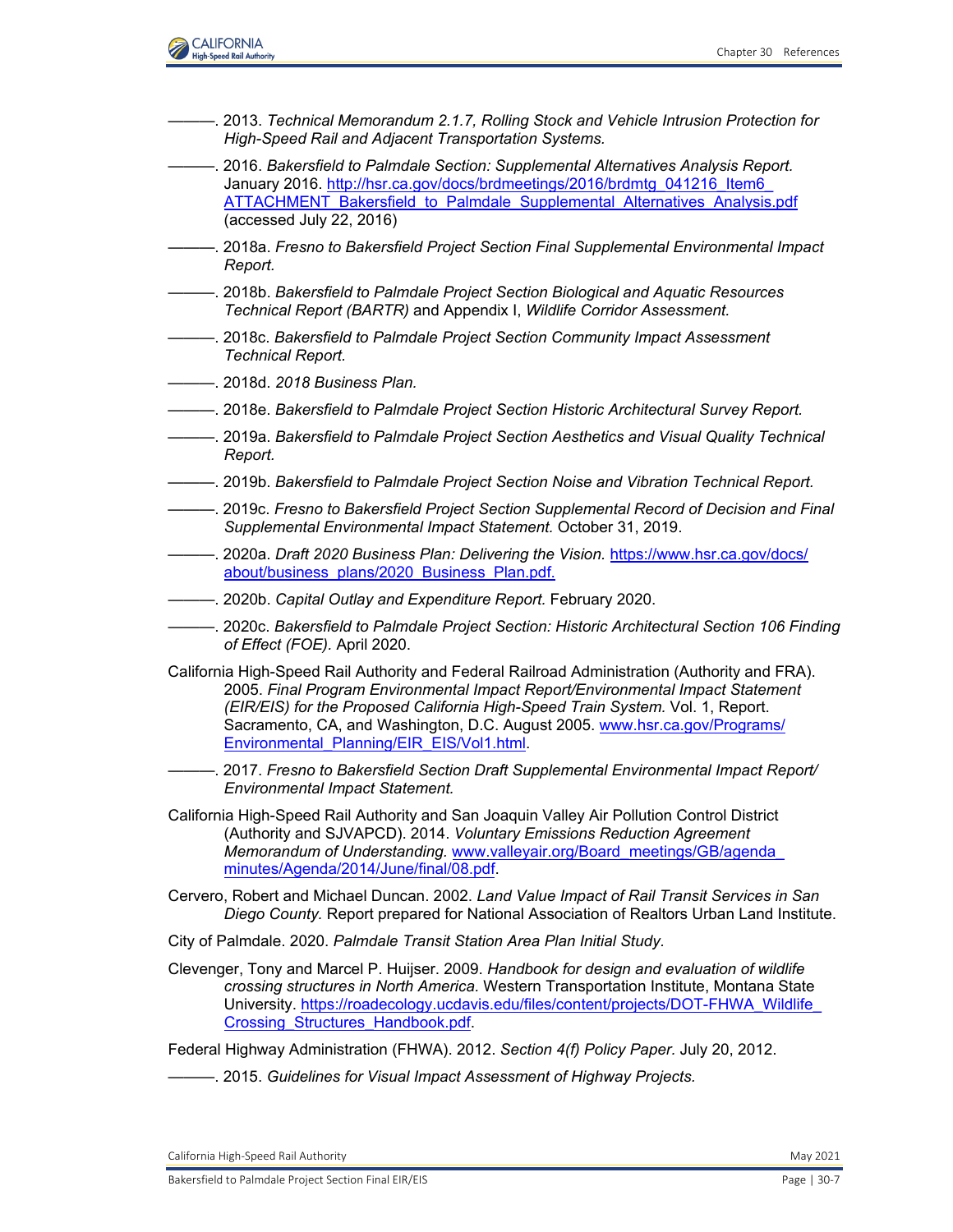

- Garrett, Thomas A. *Light Rail Transit in America: Policy Issues and Prospects for Economic Development.* Federal Reserve Bank of St. Louis. August 2004.
- Meese, R.J., F.M. Shilling, and J.F. Quinn. 2009. *Wildlife Crossings Guidance Manual.* California Department of Transportation, Sacramento, CA. [https://roadecology.ucdavis.edu/files/](https://roadecology.ucdavis.edu/files/content/projects/CA_Wildlife%20Crossings%20Guidance_Manual.pdf) [content/projects/CA\\_Wildlife%20Crossings%20Guidance\\_Manual.pdf.](https://roadecology.ucdavis.edu/files/content/projects/CA_Wildlife%20Crossings%20Guidance_Manual.pdf)
- National Park Service. 2014. *Cultural Landscapes Inventory, Nuestra Señora Reina De La Paz César E. Chávez National Monument.*
- Penrod, K., C. Cabañero, P. Beier, C. Luke, W. Spencer, and E. Rubin. 2003. *A Linkage Design for the Tehachapi Connection.* [www.scwildlands.org.](http://www.scwildlands.org/)
- Penrod, K., P. Beier, E. Garding, and C. Cabañero. 2012. *A Linkage Design for the California Desert.* [www.scwildlands.org/reports/ALinkageNetworkForTheCaliforniaDeserts.pdf.](http://www.scwildlands.org/reports/ALinkageNetworkForTheCaliforniaDeserts.pdf)
- Sawyer, J., T. Keeler-Wolf, and J. Evans. 2009. *A Manual of California Vegetation. Second Edition. California Native Plant Society.* Sacramento, CA: California Native Plant Society. 1,300 pp.
- Swainson's Hawk Technical Advisory Committee. 2000. *Recommended Timing and Methodology for Swainson's Hawk Nesting Surveys in California's Central Valley.*

### **30.10 Chapter 26: Response to Comments from Individuals**

- California High-Speed Rail Authority (Authority). 2018a. *Bakersfield to Palmdale Project Section Community Impact Assessment.*
- ———. 2018b. *Bakersfield to Palmdale Project Section Relocation Impact Report.* February 2018.
- ———. 2019a. *Private Property and High-Speed Rail: Your Questions Answered.*
- ———. 2019b. *Project Update Report to the California State Legislature.*
- ———. 2020a. *Draft 2020 Business Plan: Delivering the Vision.* [https://www.hsr.ca.gov/docs/](https://www.hsr.ca.gov/docs/about/business_plans/2020_Business_Plan.pdf) [about/business\\_plans/2020\\_Business\\_Plan.pdf.](https://www.hsr.ca.gov/docs/about/business_plans/2020_Business_Plan.pdf)

### **30.11 Chapter 27: Response to Comments from Individuals Received after 4-28**

This chapter contained no references.

### **30.12 Chapter 28: Response to Comments from Public Hearing 4-23-20**

- California High-Speed Rail Authority (Authority). 2010. *Bakersfield to Palmdale Preliminary Alternatives Analysis Report.* September 2010. [www.hsr.ca.gov/docs/programs/](http://www.hsr.ca.gov/docs/programs/statewide_rail/proj_sections/Bakersfield_Palmdale/brdmtg_item9_Bakersfield_to_Palmdale_Preliminary_AA_Staff_Report_Vol_I_and_II.pdf) statewide\_rail/proj\_sections/Bakersfield\_Palmdale/brdmtg\_item9\_Bakersfield\_to [Palmdale\\_Preliminary\\_AA\\_Staff\\_Report\\_Vol\\_I\\_and\\_II.pdf](http://www.hsr.ca.gov/docs/programs/statewide_rail/proj_sections/Bakersfield_Palmdale/brdmtg_item9_Bakersfield_to_Palmdale_Preliminary_AA_Staff_Report_Vol_I_and_II.pdf) (accessed July 18, 2016).
- ———. 2012a. *Bakersfield to Palmdale Section Supplemental Alternatives Analysis Report Volume 1.* February 2012. [www.hsr.ca.gov/docs/programs/statewide\\_rail/proj\\_sections/](http://www.hsr.ca.gov/docs/programs/statewide_rail/proj_sections/Bakersfield_Palmdale/Agenda_Item_5_Attachment_AA_Report_Volume_1.pdf) [Bakersfield\\_Palmdale/Agenda\\_Item\\_5\\_Attachment\\_AA\\_Report\\_Volume\\_1.pdf](http://www.hsr.ca.gov/docs/programs/statewide_rail/proj_sections/Bakersfield_Palmdale/Agenda_Item_5_Attachment_AA_Report_Volume_1.pdf) (accessed July 18, 2016).
- ———. 2012b. *Bakersfield to Palmdale Section Supplemental Alternatives Analysis Report Volume 2. February 2012. [www.hsr.ca.gov/docs/programs/statewide\\_rail/proj\\_sections/](http://www.hsr.ca.gov/docs/programs/statewide_rail/proj_sections/Bakersfield_Palmdale/Agenda_Item_5_Attachment_AA_Report_Volume_2.pdf)* [Bakersfield\\_Palmdale/Agenda\\_Item\\_5\\_Attachment\\_AA\\_Report\\_Volume\\_2.pdf](http://www.hsr.ca.gov/docs/programs/statewide_rail/proj_sections/Bakersfield_Palmdale/Agenda_Item_5_Attachment_AA_Report_Volume_2.pdf) (accessed July 18, 2016).
- California High-Speed Rail Authority and Federal Railroad Administration (Authority and FRA). 2005. *Final Program Environmental Impact Report/Environmental Impact Statement (EIR/EIS) for the Proposed California High-Speed Train System.* Vol. 1, Report.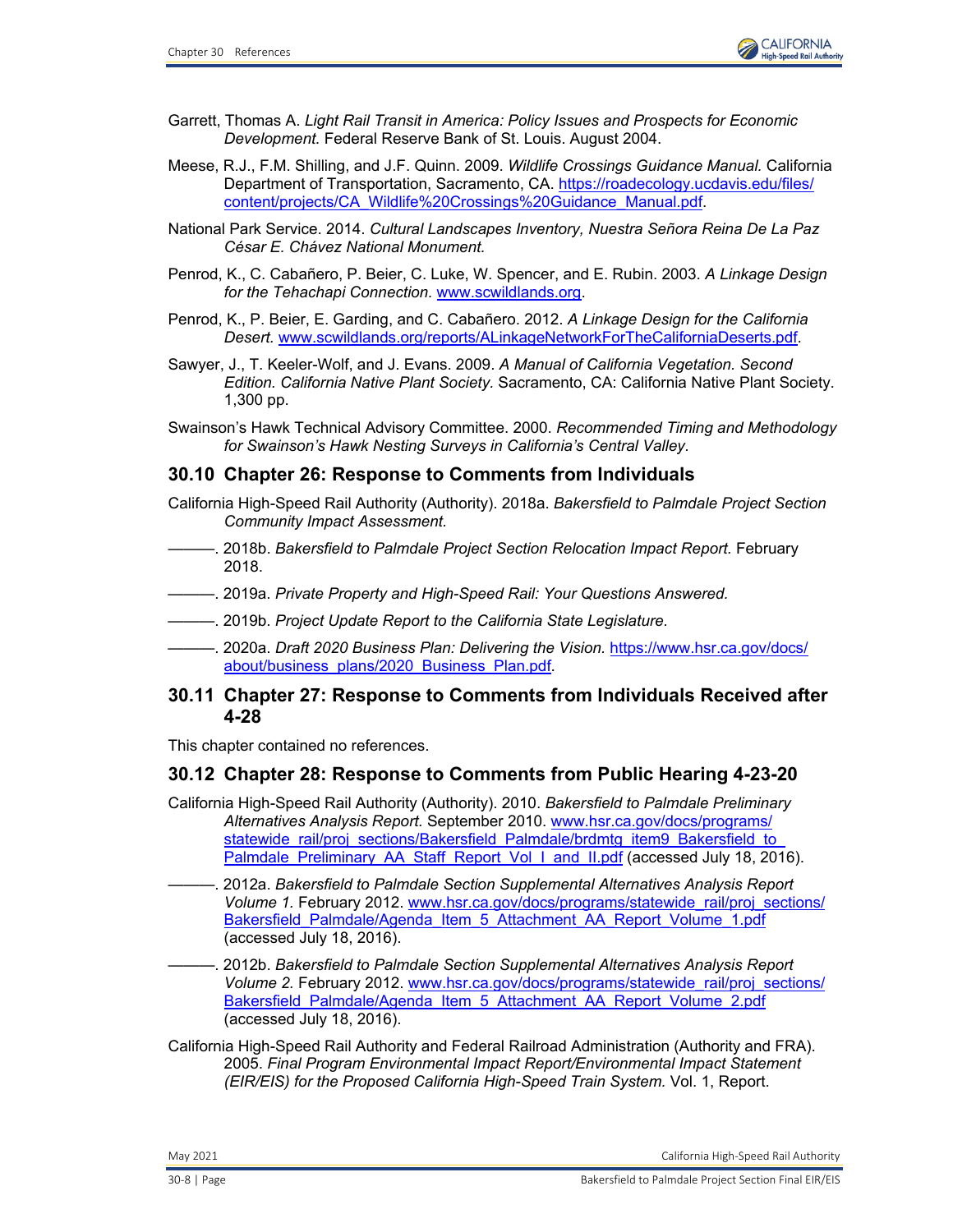

Sacramento, CA, and Washington, D.C. August 2005. [www.hsr.ca.gov/Programs/](http://www.hsr.ca.gov/Programs/Environmental_Planning/EIR_EIS/Vol1.html) [Environmental\\_Planning/EIR\\_EIS/Vol1.html.](http://www.hsr.ca.gov/Programs/Environmental_Planning/EIR_EIS/Vol1.html)

- ———. 2008. *Bay Area to Central Valley HST Program Environmental Impact Report/ Environmental Impact Study*. May 2008.
- Federal Railroad Administration (FRA). 1999. *Procedures for Considering Environmental Impacts*. May 26, 1999.

#### **30.13 Chapter 29: Response to Comments from Public Meeting 3-04-20**

This chapter contained no references.

### **30.14 Chapter 31: Response to Comments from Federal Agencies on the RDEIS/SDEIS**

This chapter contained no references.

## **30.15 Chapter 32: Response to Comments from State Agencies on the RDEIR/SDEIS**

California Department of Transportation (Caltrans). 2014–2015. Roadkill Data.

- California High-Speed Rail Authority (Authority). 2018b. *Bakersfield to Palmdale Biological and Aquatic Resources Technical Report (BARTR)* and Appendix I, *Wildlife Corridor Assessment.*
- California High-Speed Rail Authority (Authority). 2019. Design Criteria Manual PD-ROD-DCM Revision 4.4.2 for ADA Accessibility Compliance. September 2019.
- Federal Highway Administration (FHWA). 2011. *Wildlife Crossing Structure Handbook Design and Evaluation in North America.* See also Clevenger and Huijser (2009) and Meese et al. (2009).
- Penrod, K., Cabañero, C., Beier, P., Luke, C., Spencer, W., Rubin, E. 2003. *A Linkage Design for the Tehachapi Connection.* [www.scwildlands.org](http://www.scwildlands.org).

### **30.16 Chapter 33: Response to Comments from Local Agencies on the RDEIR/SDEIS**

- California High-Speed Rail Authority (Authority). 2018b. *Bakersfield to Palmdale Biological and Aquatic Resources Technical Report (BARTR)* and Appendix I, *Wildlife Corridor Assessment.*
- Penrod, K., Cabañero, C., Beier, P., Luke, C., Spencer, W., Rubin, E. 2003. *A Linkage Design for the Tehachapi Connection.* [www.scwildlands.org.](http://www.scwildlands.org)

### **30.17 Chapter 34: Response to Comments from Businesses/Orgs on the RDEIR/SDEIS**

- Beier, P. 1993. Determining minimum habitat areas for cougars. Conservation Biology 6:94-108.
- California High-Speed Rail Authority (Authority). 2018b. *Bakersfield to Palmdale Biological and Aquatic Resources Technical Report (BARTR)* and Appendix I, *Wildlife Corridor Assessment.*
- Cramer. Patricia. 2013. Design Recommendations from Five Years of Wildlife Crossing Research Across Utah.
- Penrod, K., Cabañero, C., Beier, P., Luke, C., Spencer, W., Rubin, E. 2003. *A Linkage Design for the Tehachapi Connection.* [www.scwildlands.org.](http://www.scwildlands.org/)
- The Nature Conservancy. 2019. An Inventory of Wildlife-Vehicle Collisions Along State Route 58 in the Tehachapi Mountains, California. January 2018 – June 2019. July 10, 2019.

California High-Speed Rail Authority May 2021 **May 2021**